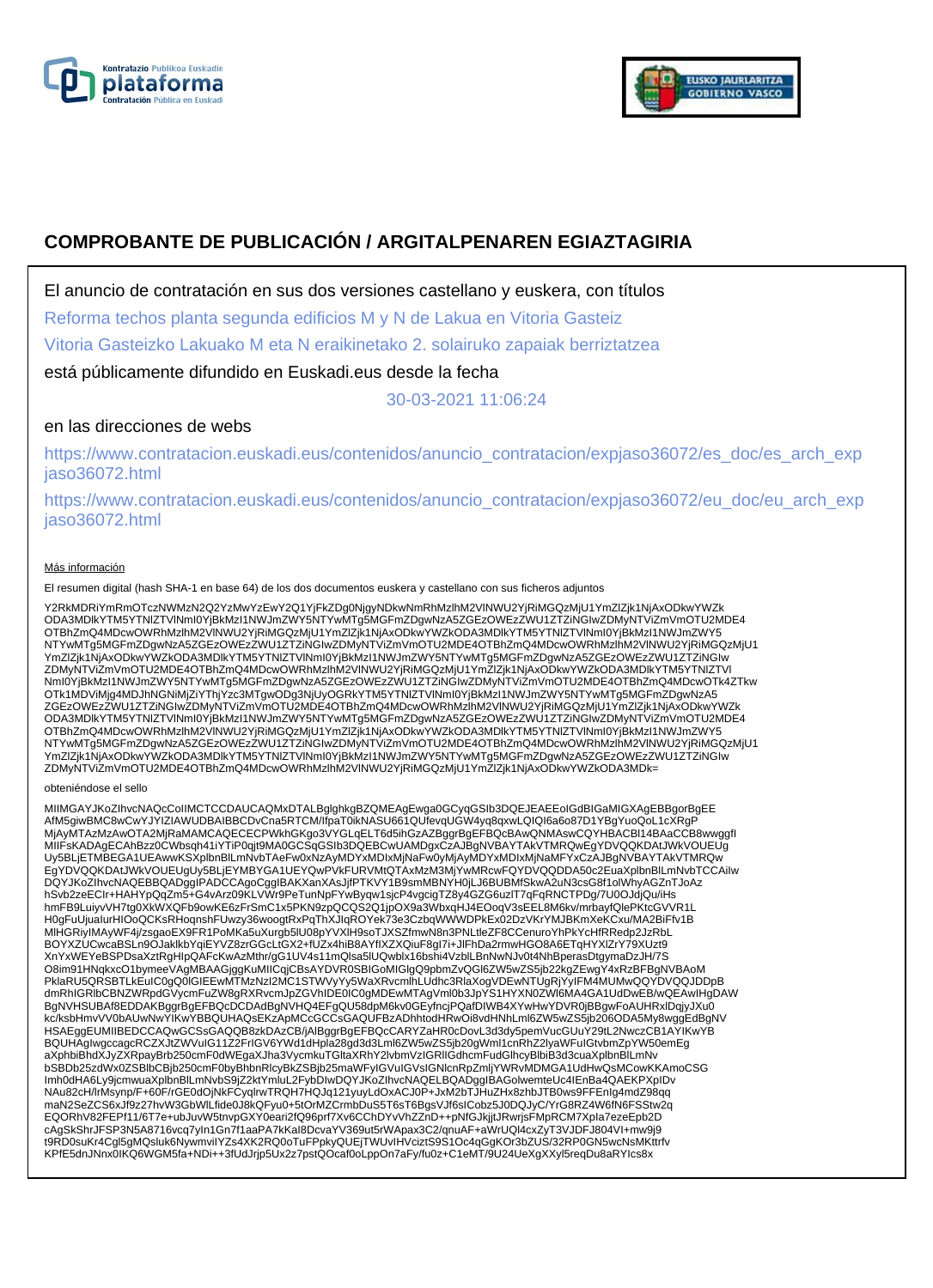



gTt/LguEll0Ula31AlKGfmiC3p/aYXd2lpsAPwg6GlFAojoYmkLKrpFGMYIDbzCCA2sCAQEwTDA4MQswCQYDVQQGEwJFUzEUMBIG CSqGSIb3DQEJAzENBgsqhkiG9w0BCRABBDAcBgkqhkiG9w0BCQUxDxcNMjEwMzMwMDkwNjl0WjAvBgkqhkiG9w0BCQQxlgQgbslD SQxcAtDvhpxPqOe5thynhpHtbwYiPu5Yf/DNtY0wgYkGCyqGSIb3DQEJEAIvMXoweDB2MHQEIM13CjuIAFusP27ynn+kx76h70G-UhJTVtoN0Y8EXJIZMFAwPKQ6MDgxCzAJBgNVBAYTAkVTMRQwEgYDVQQKDAtJWkVOUEUgUy5BLjETMBEGA1UEAwwKSXplbnBlLmNv bQIQc89Alm7KoeNYmE4j9Ko7fTANBgkqhkiG9w0BAQEFAASCAgAntNCAPkxMu0GBi3TU7thAO6V8JvkTGeg/DAX1UkAqz33oqtwF uNk5a9Nr0mW7SeOhIPvZObID8r4sDrXX4YV5QKfGCFbNUVeliPnv1XbMXL0BcRHRL3bJMSCnnX85+/k/VzU3aUJjDmaExuGffS7W<br>Ul1bzHpT8priQ/CkX0/lIDCBsclVpgisYY+hrtszCLTJR6NPU9Xbf68noxxByvpRQMNkVHzzdqqKCCXe7P0KfnlxHGEgWdR8oXgp on.org/www.php?html/https://www.php?https://www.php?https://www.php?https://www.php?https://www.php?https://www.php?https://www.php?https://www.php?https://www.php?https://www.php?https://www.php?https://www.php?https://w dylCL++pvV4FmGDmd2tlcVUBGT4xyoLM1c/X2U9DpZix+krQmOxVt8NcuOmcbeK/MXgPJaS9A90GvtUqnt1Vllp+cP6rXBQKAGkN HEhaW23Gcq+8YhkyvqJs3hYesq6Z50guldYzSbHY/+PNIR+Z/Q2MqOTZThTNNQCl8V4RbfD59ucac7C2wGhjcK071yhS6WqC4zAw M1TG6f+2+5L6h57SdlpdFEydibl5ImeFDA==

# Kontratuaren iragarkia, gaztelaniaz eta eskaraz, izenburuekin

Reforma techos planta segunda edificios M y N de Lakua en Vitoria Gasteiz

Vitoria Gasteizko Lakuako M eta N eraikinetako 2. solairuko zapaiak berriztatzea

Euskadi.eus webgunean argitaratzen da data honetatik

2021-03-30 11:06:24

## web hauen helbideetan

https://www.contratacion.euskadi.eus/contenidos/anuncio\_contratacion/expjaso36072/es\_doc/es\_arch\_exp jaso36072.html

https://www.contratacion.euskadi.eus/contenidos/anuncio contratacion/expjaso36072/eu doc/eu arch exp jaso36072.html

#### Informazio gehiago

Bi dokumentuen (euskara eta gaztelania) laburpen digitala (hash SHA-1, 64 oinarriarekin), erantsitako fitxategiekin

Y2RkMDRiYmRmOTczNWMzN2Q2YzMwYzEwY2Q1YjFkZDg0NjgyNDkwNmRhMzlhM2VINWU2YjRiMGQzMjU1YmZlZjk1NjAxODkwYWZk ODA3MDIkYTM5YTNIZTVINmI0YjBkMzI1NWJmZWY5NTYwMTg5MGFmZDgwNzA5ZGEzOWEzZWU1ZTZiNGIwZDMyNTViZmVmOTU2MDE4 OTBhZmQ4MDcwOWRhMzlhM2VINWU2YjRiMGQzMjU1YmZlZjK1NjAxODkwYWZkODA3MDlkYTM5YTNIZTVlNml0YjBkMzl1NWJmZWY5 NTYwMTg5MGFmZDgwNzA5ZGEzOWEzZWU1ZTZiŃGIwZDMyNTViZmVmOTU2MDE4OTBhZmQ4MDcwOWRhMzIńM2VINWU2YjRiMGQzMjU1 YmZIZjk1NjAxODkwYWZKODA3MDlkYTM5YTNIZTVINmI0YjBkMzI1NWJmZWY5NTYwMTg5MGFmZDgwNzA5ZGEzOWEzZWU1ZTZiNGlw<br>ZDMyNTViZmVmOTU2MDE4OTBhZmQ4MDcwOWRhMzlhM2VINWU2YjRiMGQzMjU1YmZIZjk1NjAxODkwYWZKODA3MDlkYTM5YTNIZTVI ZGEzOWEzZWU1ZTZiNGIwZDMyNTVIZmVmOTU2MDE4OTBhZmQ4MDcwOWRhMzIhM2VINWU2YjRiMGQzMjU1YmZIZjk1NjAxODkwYWZk ODA3MDlkYTM5YTNIZTVINmI0YjBkMzI1NWJmZWY5NTYwMTg5MGFmZDgwNzA5ZGEzOWEzZWU1ZTZiNGIwZDMyNTViZmVmOTU2MDE4 OTBhZmQ4MDcwOWRhMzlhM2VINWU2YjRiMGQzMjU1YmZlZjk1NjAxODkwYWZkODA3MDlkYTM5YTNIZTVINmI0YjBkMzI1NWJmZWY5 NTYwMTg5MGFmZDgwNzA5ZGEzOWEzZWU1ZTZiNGIwZDMyNTViZmVmOTU2MDE4OTBhZmQ4MDcwOWRhMzIhM2VINWU2YjRiMGQzMjU1 

denboran digitalki zigilatu zuena

#### zigilua lortzen

MIIMGAYJKoZIhvcNAQcCoIIMCTCCDAUCAQMxDTALBglghkgBZQMEAgEwga0GCyqGSIb3DQEJEAEEoIGdBIGaMIGXAgEBBgorBgEE AfM5giwBMC8wCwYJYIZIAWUDBAIBBCDvCna5RTCM/IfpaT0ikNASU661QUfevqUGW4yq8qxwLQIQI6a6o87D1YBgYuoQoL1cXRgP MjAyMTAzMzAwOTA2MjRaMAMCAQECECPWkhGKgo3VYGLqELT6d5ihGzAZBggrBgEFBQcBAwQNMAswCQYHBACBI14BAaCCB8wwggfl MIIFsKADAgECAhBzz0CWbsqh41iYTiP0qjt9MA0GCSqGSIb3DQEBCwUAMDgxCzAJBgNVBAYTAkVTMRQwEgYDVQQKDAtJWkVOUEUg Uy5BLjETMBEGA1UEAwwKSXplbnBlLmNvbTAeFw0xNzAyMDYxMDlxMjNaFw0yMjAyMDYxMDlxMjNaMFYxCzAJBgNVBAYTAkVTMRQw EgYDVQQKDAtJWkVOUEUgUy5BLJEYMBYGA1UEYQwPVkFURVMtQTAxMzM3MjYwMRcwFQYDVQQDDA50c2EuaXplbnBlLmNvbTCCAilw<br>DQYJKoZIhvcNAQEBBQADggIPADCCAgoCggIBAKXanXAsJjfPTKVY1B9smMBNYH0jLJ6BUBMfSkwA2uN3csG8f1olWhyAGZnTJoAz hSvb2zeECIr+HAHYpQqZm5+G4vArz09KLVWr9PeTunNpFYwByqw1sjcP4vgcigTZ8y4GZG6uzlT7qFqRNCTPDg/7U0OJdjQu/iHs<br>hmFB9LuiyvVH7tg0XkWXQFb9owKE6zFrSmC1x5PKN9zpQCQS2Q1jpOX9a3WbxqHJ4EOoqV3sEEL8M6kv/mrbayfQlePKtcGVVR1L H0gFuUjualurHIOoQCKsRHoqnshFUwzy36woogtRxPqThXJlqROYek73e3CzbqWWWDPkEx02DzVKrYMJBKmXeKCxu/MA2BiFfv1B